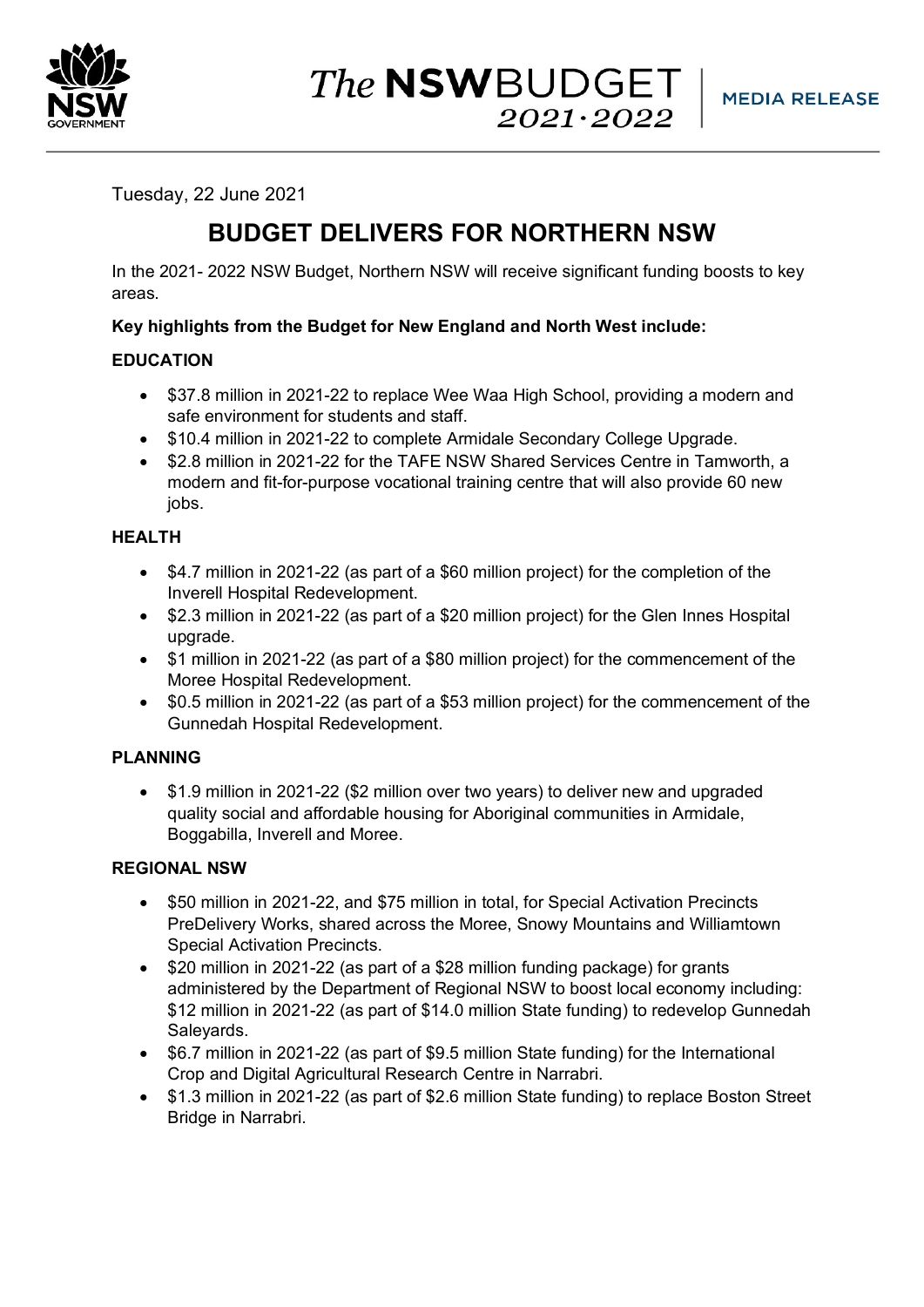

The **NSW**BUDGET  $2021 \cdot 2022$ 

## **CUSTOMER SERVICE**

• \$43.4 million in 2021-22 for the Critical Communications Enhancement Program, creating a single, interoperable Public Safety Network for all Emergency Service Organisations.

## **TRANSPORT**

- \$58.1 million in 2021-22 to finalise planning and commence construction of heavy duty pavement on the Newell Highway, between North Narrabri and Moree (State and Federal funded).
- \$16 million in 2021-22 to continue construction of the upgrade of the New England Highway at Bolivia Hill (State and Federal funded).

#### **RESTART FUNDING**

- \$88 million Restart funding commitments in 2021-22 (as part of a \$274 million Restart package) allocated directly to New England & North West local authorities and organisations for infrastructure building, renewal and upgrade including:
	- o \$10 million in 2021-22 (as part of a \$20 million Restart package) for the Tamworth Enterprise Area and Intermodal Activation project.
	- o \$9 million in 2021-22 (as part of a \$20 million Restart package) to upgrades and improvements along the Thunderbolts Way
	- o \$5 million in 2021-22 (as part of a \$17 million Restart package) for Narrabri Shire's Industrial and Logistics Hub.

#### **Key highlights from the Budget for North Coast include:**

#### **EDUCATION**

- \$21.6 million in 2021-22 to continue delivery of the new Murwillumbah Education Campus.
- \$8.7 million in 2021-22 to deliver skills facilities at Tweed River High School for the VET Pilot Program, in conjunction with ongoing major upgrades.
- \$0.5 million in 2021-22 to start construction of a Police and Community Youth Club (PCYC) facility co-located at Hastings Secondary College, Port Macquarie Campus, in conjunction with continued delivery of major upgrades.
- Continuing delivery of major upgrades at Lennox Head Public School, Tweed Heads South Public School, Kingscliff Public School, and Kingscliff High School.

#### **HEALTH**

- \$288.6 million in 2021-22 (as part of a \$723.3 million project) for the Tweed Hospital and Integrated Ambulatory Services Redevelopment and car park.
- \$29 million in 2021-22 (as part of a \$194 million project) for the expansion of Coffs Harbour Hospital.
- \$28.4 million in 2021-22 (as part of a \$312.8 million project) for the Lismore Hospital Redevelopment (Stages 3A, B, and C).
- \$9.9 million in 2021-22 (as part of a \$10 million project) for the new helipad at Port Macquarie Hospital.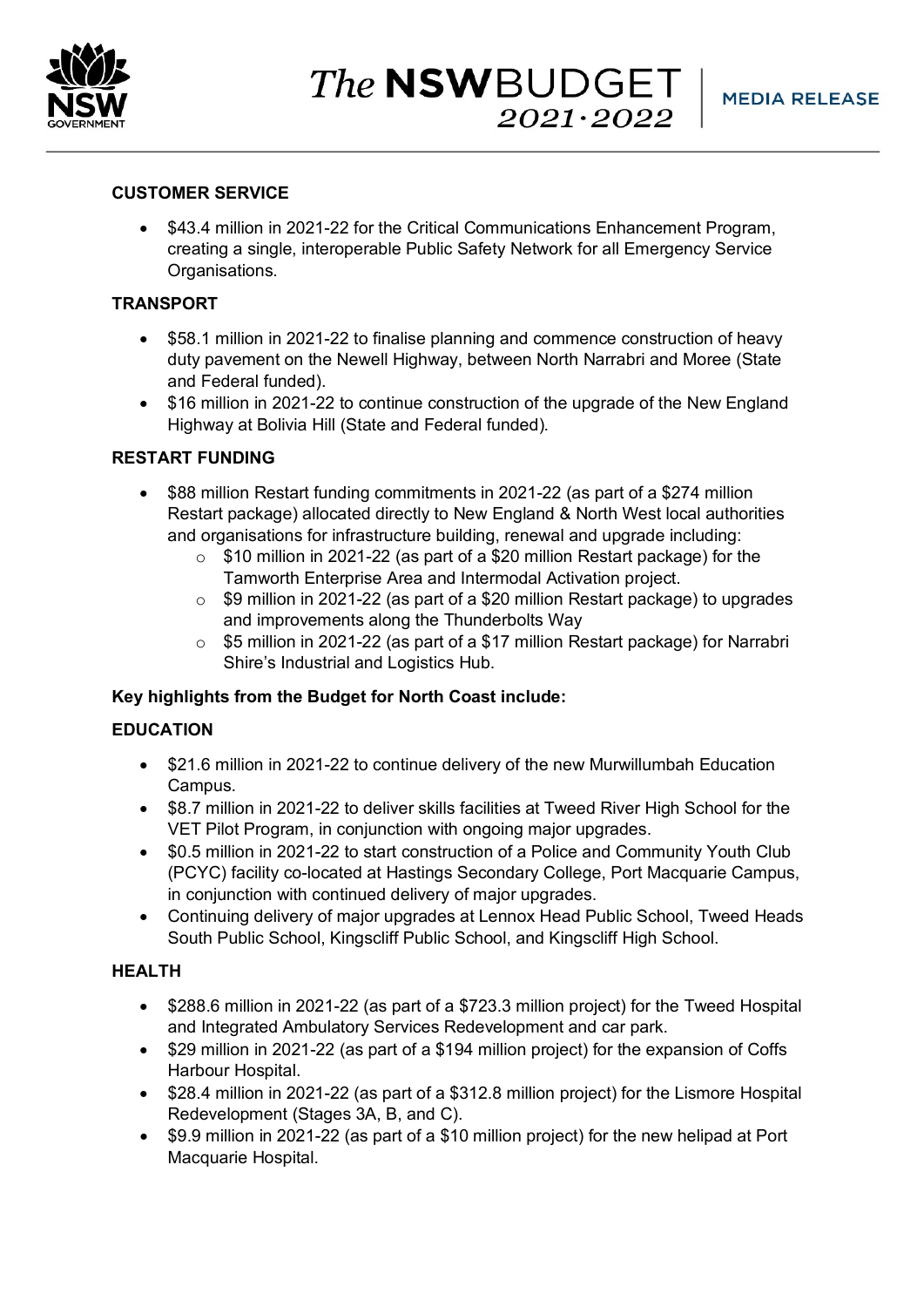

The **NSW**BUDGET  $2021 \cdot 2022$ 

• \$3.8 million in 2021-22 (as part of a \$11.5 million project) for the completion of the Port Macquarie Hospital Car Park.

## **PLANNING**

- \$8.4 million in 2021-22 (as part of a \$55.1 million project) for a new office hub in Coffs Harbour to consolidate existing tenancies and provide a modern, efficient office space to attract and retain regional government workers.
- \$15 million in 2021-22 (as part of an existing \$20 million project) for the Coffs Harbour Jetty Foreshore precinct.
- \$2.2 million in 2021-22 (\$4 million over four years) to deliver new and upgraded quality social and affordable housing for Aboriginal communities in Coffs Harbour, Goonellabah, Lismore and Tweed Heads.

# **REGIONAL NSW**

• \$4 million in 2021-22 (as part of \$5.8 million State funding) under the NSW Premier Aboriginal Experience project to collaborate with leading Aboriginal Corporations to deliver an Aboriginal ecotourism experience in Coffs Harbour.

## **CUSTOMER SERVICE**

• \$43.4 million in 2021-22 for the Critical Communications Enhancement Program, creating a single, interoperable Public Safety Network for all Emergency Service Organisations.

# **TRANSPORT**

- \$100 million in 2021-22 for planning and preconstruction of the Pacific Highway Coffs Harbour Bypass (State and Federal funded).
- \$27 million in 2021-22 for local council stimulus road upgrades at Ocean Drive and Woodburn Road.
- \$14.1 million in 2021-22 to continue safety, traffic and pavement improvements on Waterfall Way.
- \$1.8 million in 2021-22 to complete intersection improvement works on the Oxley Highway at Wauchope.
- \$0.5 million in 2021-22 to continue planning New England Highway heavy vehicle bypass of Tenterfield (Federal funded).

## **RESTART FUNDING**

- \$52 million Restart funding commitments in 2021-22 (as part of a \$111 million Restart package) allocated directly to North Coast local authorities and organisations for infrastructure building, renewal and upgrade including:
- \$4.8 million in 2021-22 (as part of a \$10 million Restart package) for Coffs Harbour Airport Enterprise Park.
- \$3.5 million in 2021-22 (as part of a \$6.7 million Restart package) for Calypso Holiday Park redevelopment in Yamba.
- \$2 million in 2021-22 (as part of a \$4.0 million Restart package) for Southern Cross Expansion and Innovation Precinct in Ballina.